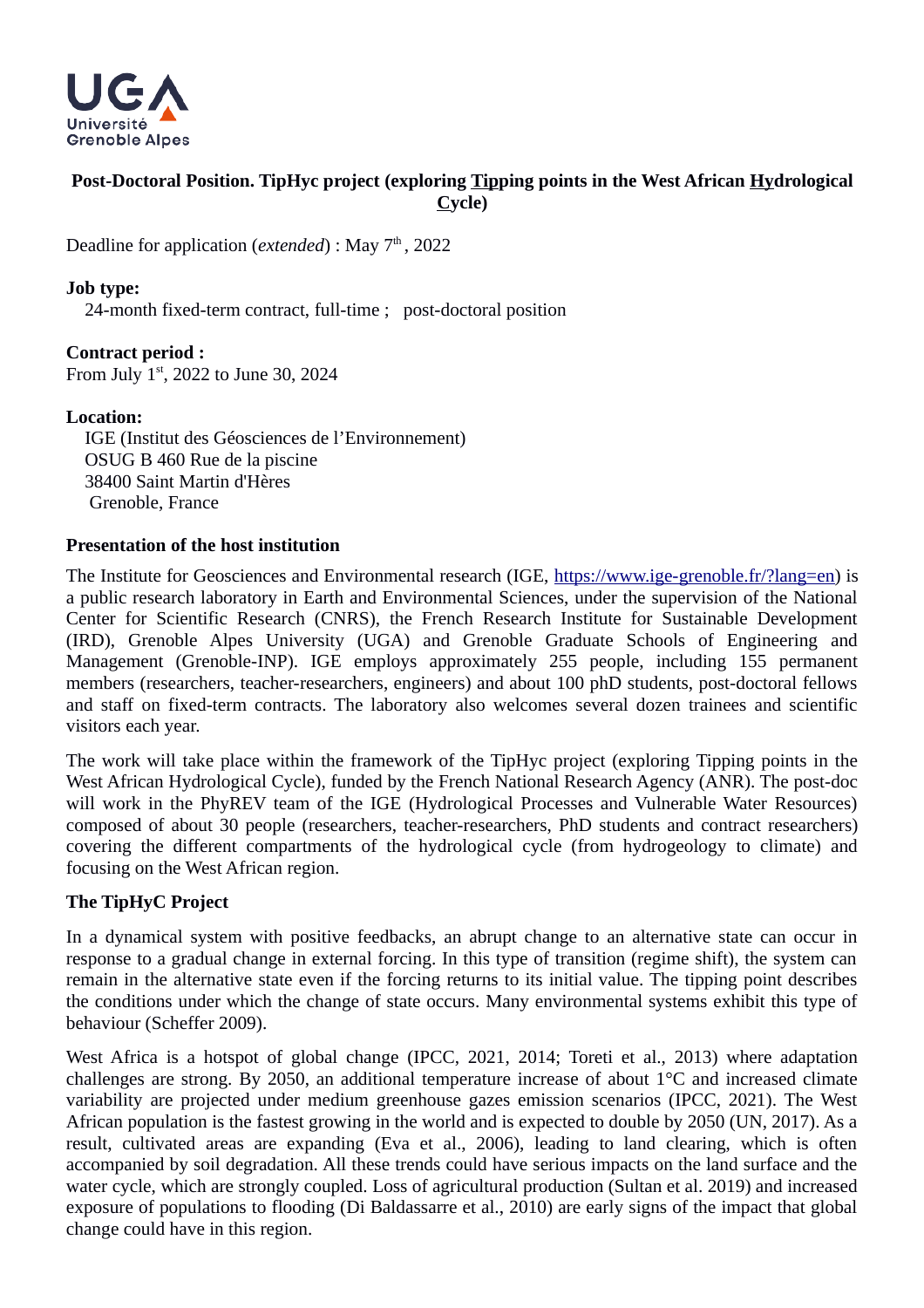The central hypothesis of the project is that climate and land use changes could trigger the passage of tipping points on the scale of a few decades, and cause regime shifts in the West African hydrological cycle. These would result in a perennial increase in the runoff capacity of watersheds associated with a change in vegetation cover, a change in water redistribution in the hydrological compartments, and an increase in flood risk. This type of behaviour is clearly present in long-term hydro-meteorological observations (1950-current) in the Sahel (the most arid part of the region), where current the hydrological regimes significantly differ from those observed before the 1970s-1990s regional drought, despite a relative recovery in annual rainfall totals. These observations strongly suggest the existence of ecohydrological tipping points. If such tipping mechanisms were proven, global change adaptation strategies should be rethought in light of these potential shifts, which could have significant impacts on human living conditions.

The objective of the project is to study, at the regional scale (West Africa), if, where and when tipping points have been crossed in the past and could be crossed in the future, and to identify thresholds that should not be crossed to avoid unacceptable consequences (Rockström et al. 2009), or conversely, tipping points that could bring desirable changes (Torou et al. 2013).

The first stage the project focused on the development of a system dynamics model, based on the representation of feed-back loops between hydrology and the vegetation dynamics, and allowing to explore the possibility of tipping points in the hydrological cycle. This modelling approach, validated in a recent work (Wendling et al, 2019) is mainly driven by atmospheric (rainfall) and land cover forcings. The model is currently being applied to a dozen contrasting watersheds, ranging from the Sahel to the Atlantic coast, to explore potential regime shifts since the 1950s.

The work proposed for this post-doctoral position will focus on exploring regime shifts and tipping points crossing that could occur by 2100 under different climate and land use scenarios.

#### **References cited**

- Di Baldassarre, G. et al, 2010. Flood fatalities in Africa: From diagnosis to mitigation. Geophysical Research Letters 37, L22402.<https://doi.org/10.1029/2010GL045467>
- Eva, H.D. et al 2006. Monitoring land cover dynamics in sub-Saharan Africa. A pilot study using Earth observing satellite data from 1975 and 2000. European Commission ; Joint Research Centre ; Institute for Environment and Sustainability.
- IPCC, 2021. AR6 Climate Change 2021: The Physical Science Basis IPCC [WWW Document]. URL <https://www.ipcc.ch/report/sixth-assessment-report-working-group-i/>(accessed 9.24.21).
- IPCC, 2014. AR5 Synthesis Report: Climate Change 2014 IPCC. URL [https://www.ipcc.ch/report/ar5/syr/\(](https://www.ipcc.ch/report/ar5/syr/)accessed 10.22.19).
- Mora, O. et al 2020. Exploring the future of land use and food security: A new set of global scenarios. PLOS ONE 15, e0235597.<https://doi.org/10.1371/journal.pone.0235597>
- Popp, A. et al 2017. Land-use futures in the shared socio-economic pathways. Global Environmental Change 42, 331–345. <https://doi.org/10.1016/j.gloenvcha.2016.10.002>
- Rockström, J. et al, 2009. A safe operating space for humanity. Nature 461, 472–475.<https://doi.org/10.1038/461472a>

Scheffer, M., 2009. Critical Transitions in Nature and Society. Princeton University Press.

- Toreti, A et al, 2013. Projections of global changes in precipitation extremes from Coupled Model Intercomparison Project Phase 5 models. Geophysical Research Letters 40, 4887–4892.<https://doi.org/10.1002/grl.50940>
- Torou, B.M. et al, 2013. Constraints and opportunities for groundwater irrigation arising from hydrologic shifts in the Iullemmeden Basin, south-western Niger. Water International 38, 465–479.<https://doi.org/10.1080/02508060.2013.817042>
- UN, 2017. World Population Prospects. The 2017 Revision. Key Findings and Advance Tables (No. ESA/P/WP/248). United Nations, Department of Economic and Social Affairs, Population division.
- Wendling, V. et al 2019. Drought-induced regime shift and resilience of a Sahelian ecohydrosystem. Environ. Res. Lett. 14, 105005.<https://doi.org/10.1088/1748-9326/ab3dde>

## **Objectives :**

The objectives of the work are: (i) to assess the possibility of tipping points by 2100 in West African hydrosystems, (ii) to characterize their consequences on water resources and hydrological risks, in order to (iii) be able to anticipate their implications on adaptation and development policies. These objectives imply: